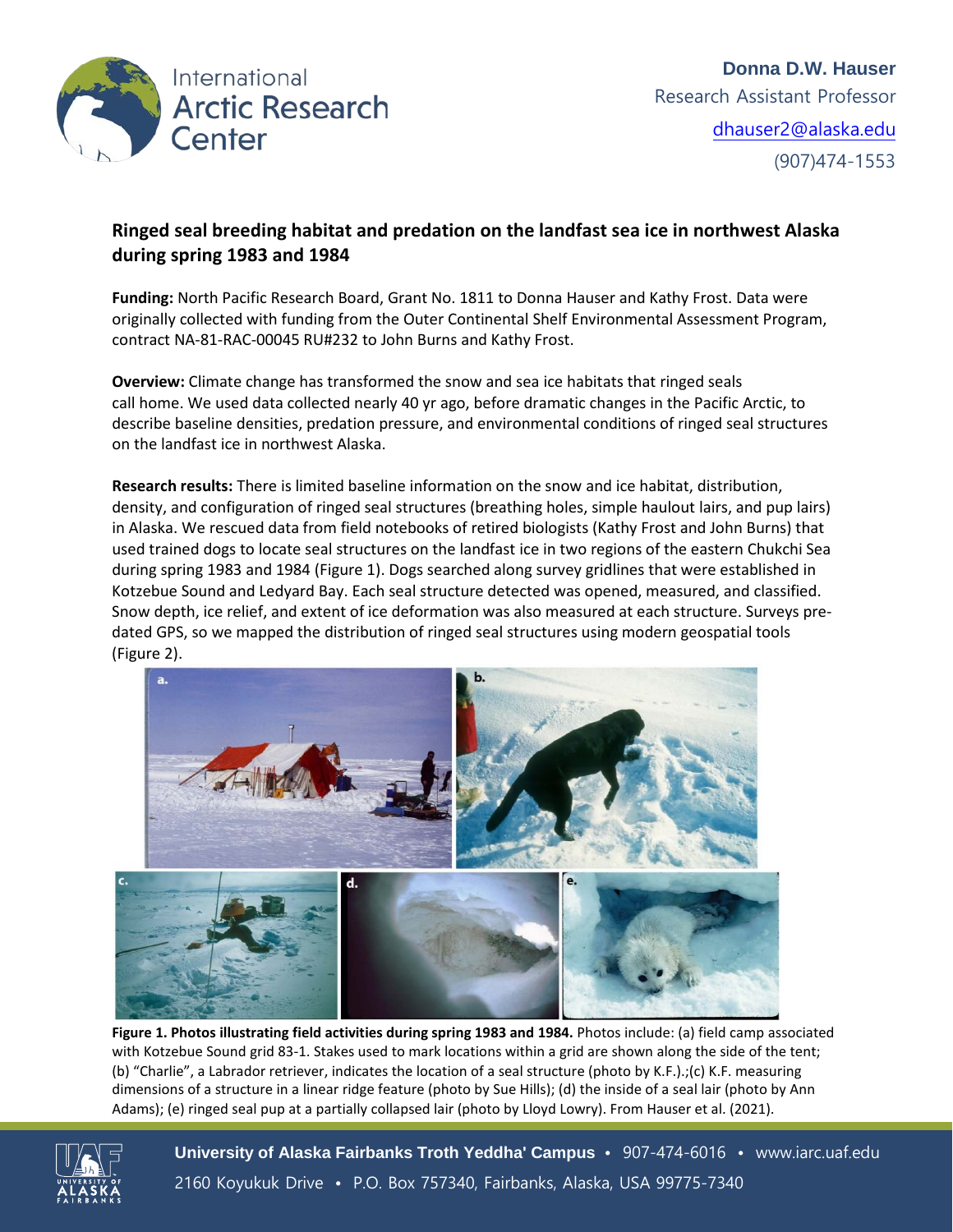



**Figure 2. Study areas in Kotzebue Sound (1983) and Ledyard Bay (1984).** Maps of survey grids include all ringed seal structures located by dogs. From Hauser et al. 2021.

Of 490 structures located by trained dogs, 29% were pup lairs. Ledyard Bay grids had greater overall density of seal structures than Kotzebue Sound grids (8.6 structures/km2 and 7.1 structures/km2), but those in Kotzebue Sound were larger. Pup lairs were located in closer proximity to other structures and characterized by deeper snow and greater ice deformation than haulout lairs or simple breathing holes. We describe evidence of arctic fox and polar bear predators at seal structures. Our results are summarized in the context of similar studies conducted elsewhere in the geographic range of ringed seal as well as in consideration of recent environmental changes.